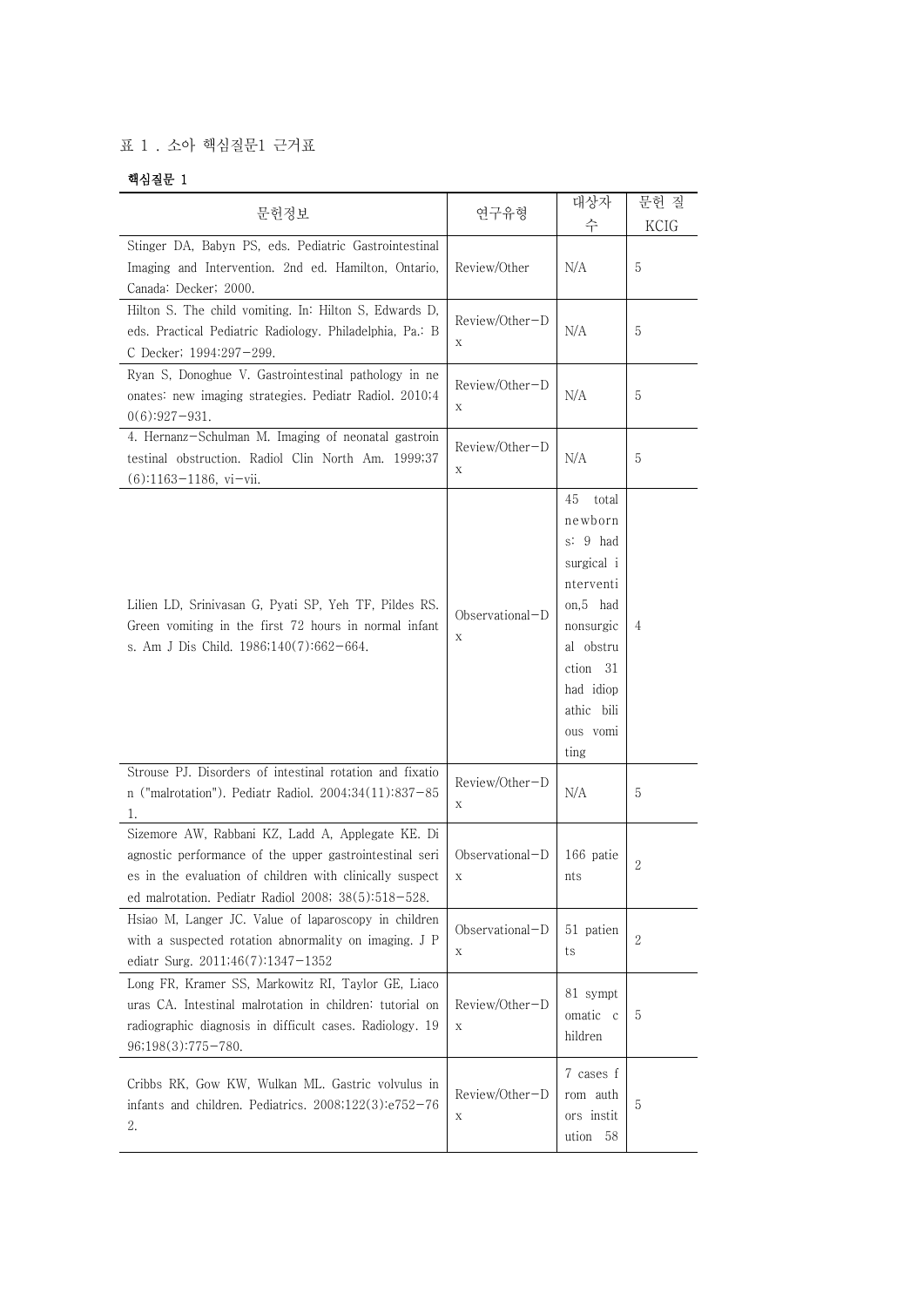|                                                                                                                                                                                                                                                        |                        | 1 publish<br>ed cases<br>$(252 \text{ acu})$<br>te and 3<br>29 chroni<br>c cases)                       |   |
|--------------------------------------------------------------------------------------------------------------------------------------------------------------------------------------------------------------------------------------------------------|------------------------|---------------------------------------------------------------------------------------------------------|---|
| Lederman HM, Demarchi G. Disorders of the Esophag<br>ogastric Junction. In: Slovis TA, ed. Caffey's Pediatric<br>Diagnostic Imaging. 11th ed. St Louis, Mo: Mosby/Els<br>evier Science; 2008:2042-2055.                                                | Review/Other-D<br>X    | N/A                                                                                                     | 5 |
| Orzech N, Navarro OM, Langer JC. Is ultrasonography<br>a good screening test for intestinal malrotation? J Ped<br>iatr Surg. $2006;41(5):1005-1009$ .                                                                                                  | Observational-D<br>Χ   | 211 patie<br>nts                                                                                        | 3 |
| Weinberger E, Winters WD, Liddell RM, Rosenbaum D<br>M, Krauter D. Sonographic diagnosis of intestinal malr<br>otation in infants: importance of the relative positions<br>of the superior mesenteric vein and artery. AJR 199<br>$2; 159(4):825-828.$ | Observational-D<br>Χ   | 337 infan<br>ts                                                                                         | 3 |
| Menten R, Reding R, Godding V, Dumitriu D, Clapuyt<br>P. Sonographic assessment of the retroperitoneal posit<br>ion of the third portion of the duodenum: an indicator<br>of normal intestinal rotation. Pediatr Radiol. 2012;42<br>$(8):941-945.$     | Review/Other-D<br>Χ    | 85 childr<br>en                                                                                         | 5 |
| Karmazyn B. Duodenum between the aorta and the S<br>MA does not exclude malrotation. Pediatr Radiol. 201<br>$3;43(1):121-122.$                                                                                                                         | Review/Other-D<br>X    | N/A                                                                                                     | 5 |
| De Giacomo C, Maggiore G, Fiori P, et al. Chronic ga<br>stric torsion in infancy: a revisited diagnosis. Australa<br>s Radiol. 1989;33(3):252-254.                                                                                                     | Observational-D<br>X   | 20 infant<br>S                                                                                          | 3 |
| Hayden CK, Jr., Swischuk LE, Rytting JE. Gastric ulc<br>er disease in infants: US findings. Radiology. 1987;16<br>$4(1):131-134.$                                                                                                                      | Observational-D<br>Χ   | 7 patient<br>s, 2 cont<br>rol group<br>s; 20 pat<br>ients eac<br>h                                      | 3 |
| Hernanz-Schulman M. Pyloric stenosis: role of imagin<br>g. Pediatr Radiol 2009; 39 Suppl 2:S134-139.                                                                                                                                                   | Review/Other-D<br>X    | N/A                                                                                                     | 5 |
| Rescorla FJ, Grosfeld JL. Contemporary management<br>of meconium ileus. World J Surg. 1993;17(3):318-32<br>5.                                                                                                                                          | Observational-D<br>X   | 60 neona<br>tes                                                                                         | 4 |
| O'Keeffe FN, Stansberry SD, Swischuk LE, Hayden C<br>K, Jr. Antropyloric muscle thickness at US in infants:<br>what is normal? Radiology. 1991;178(3):827-830                                                                                          | $Observational-D$<br>Χ | 145 cons<br>ecutive p<br>atients:<br>Group<br>1<br>$(1 - 2)$<br>m<br>m; 99 pa<br>tients),<br>Group<br>2 | 4 |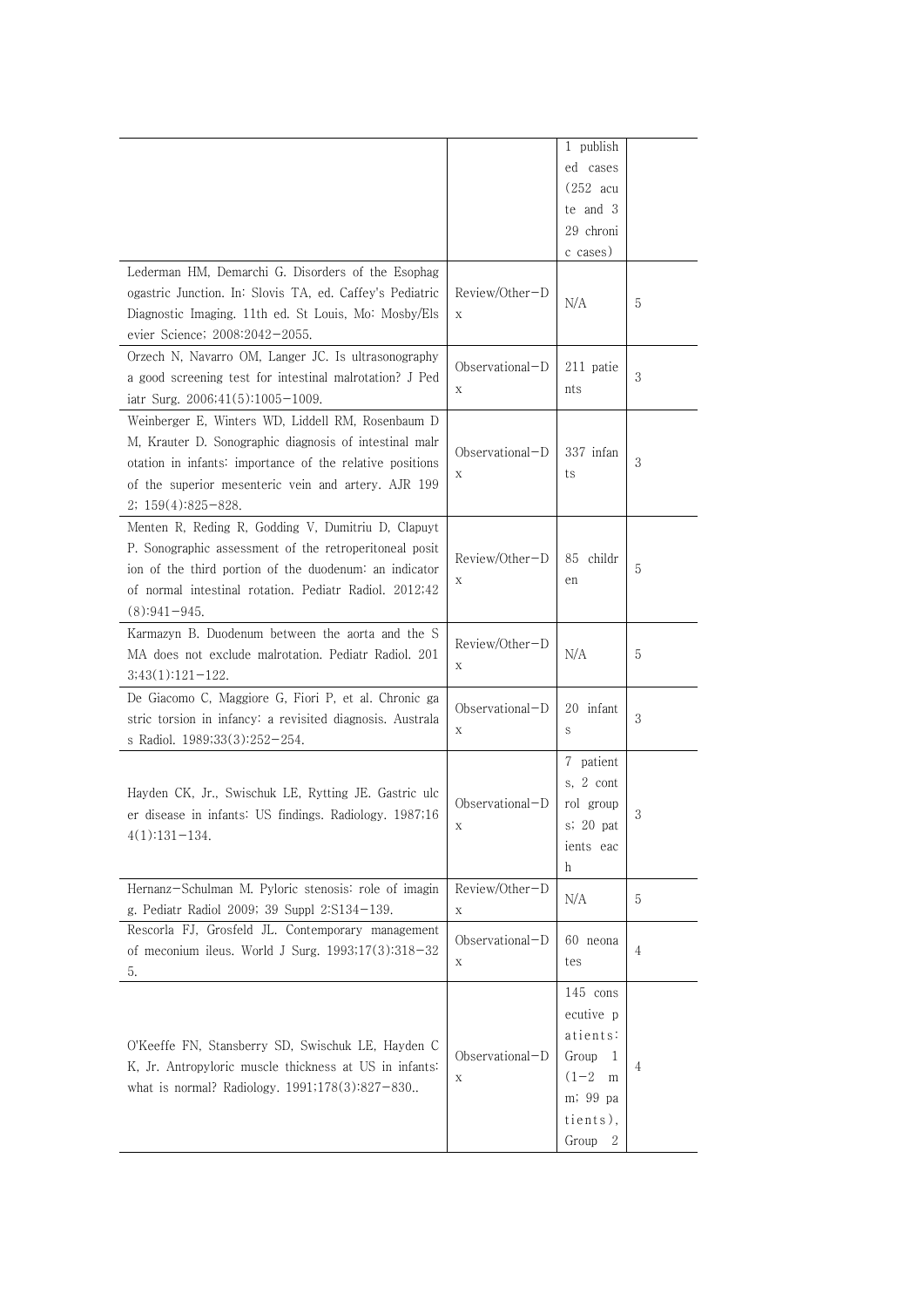| Rudolph CD, Mazur LJ, Liptak GS, et al. Guidelines fo<br>r evaluation and treatment of gastroesophageal reflux<br>in infants and children: recommendations of the North<br>American Society for Pediatric Gastroenterology and<br>Nutrition. J Pediatr Gastroenterol Nutr. 2001;32 Suppl                                                                                                                                              | Guideline            | $( \geq 3)$<br>m<br>m; 40 pa<br>tients),<br>Group 3<br>$(2 \text{ to } < 3)$<br>mm; 6 p<br>atients)<br>N/A | 1 |
|---------------------------------------------------------------------------------------------------------------------------------------------------------------------------------------------------------------------------------------------------------------------------------------------------------------------------------------------------------------------------------------------------------------------------------------|----------------------|------------------------------------------------------------------------------------------------------------|---|
| $2:S1-31.$<br>Vandenplas Y, Rudolph CD, Di Lorenzo C, et al. Pedia<br>tric gastroesophageal reflux clinical practice guideline<br>s: joint recommendations of the North American Socie<br>ty for Pediatric Gastroenterology, Hepatology, and Nut<br>rition (NASPGHAN) and the European Society for Pe<br>diatric Gastroenterology, Hepatology, and Nutrition (E<br>SPGHAN). J Pediatr Gastroenterol Nutr. 2009;49(4):4<br>$98 - 547.$ | Guideline            | N/A                                                                                                        | 1 |
| Seibert JJ, Byrne WJ, Euler AR, Latture T, Leach M,<br>Campbell M. Gastroesophageal reflux--the acid test:<br>scintigraphy or the pH probe? AJR Am J Roentgenol.<br>1983;140(6):1087-1090.                                                                                                                                                                                                                                            | Observational-D<br>X | 49 total:<br>41 infant<br>s and 8<br>children                                                              | 3 |
| Villanueva-Meyer J, Swischuk LE, Cesani F, Ali SA,<br>Briscoe E. Pediatric gastric emptying: value of right 1<br>ateral and upright positioning. J Nucl Med. 1996;37<br>$(8):1356-1358.$                                                                                                                                                                                                                                              | Observational-D<br>Х | 48 childr<br>en: $(1 \t{w})$<br>eek to 2<br>year of a<br>ge)                                               | 3 |
| Yapici O, Basoglu T, Canbaz F, Sever A. The role of<br>coughing as a gastroesophageal-reflux provoking man<br>euver: the scintigraphical evaluation. Nucl Med Comm<br>un 2009; $30(6):440-444$ .                                                                                                                                                                                                                                      | Observational-D      | 125 patie<br>nts                                                                                           | 3 |
| Orenstein SR, Klein HA, Rosenthal MS. Scintigraphy v<br>ersus pH probe for quantification of pediatric gastroes<br>ophageal reflux: a study using concurrent multiplexed<br>data and acid feedings. J Nucl Med. 1993;34(8):1228<br>$-1234.$                                                                                                                                                                                           | Observational-D<br>Χ | 12 scinti<br>graphic a<br>nd pH pr<br>obe studi<br>es in 11<br>chidlren                                    | 4 |
| Othman S. Gastroesophageal reflux studies using milk<br>in infants and children--the need for multiple views.<br>Nucl Med Commun. 2011;32(10):967-971.                                                                                                                                                                                                                                                                                | Review/Other-D<br>X  | 105 patie<br>nts                                                                                           | 5 |
| Morigeri C, Bhattacharya A, Mukhopadhyay K, Narang<br>A, Mittal BR. Radionuclide scintigraphy in the evaluati<br>on of gastroesophageal reflux in symptomatic and asy<br>mptomatic pre-term infants. Eur J Nucl Med Mol Ima<br>ging. $2008;35(9):1659-1665$ .                                                                                                                                                                         | Observational-D<br>Χ | 106<br>pre<br>$-$ term in<br>fants $(52)$<br>symptom<br>atic,<br>54                                        | 3 |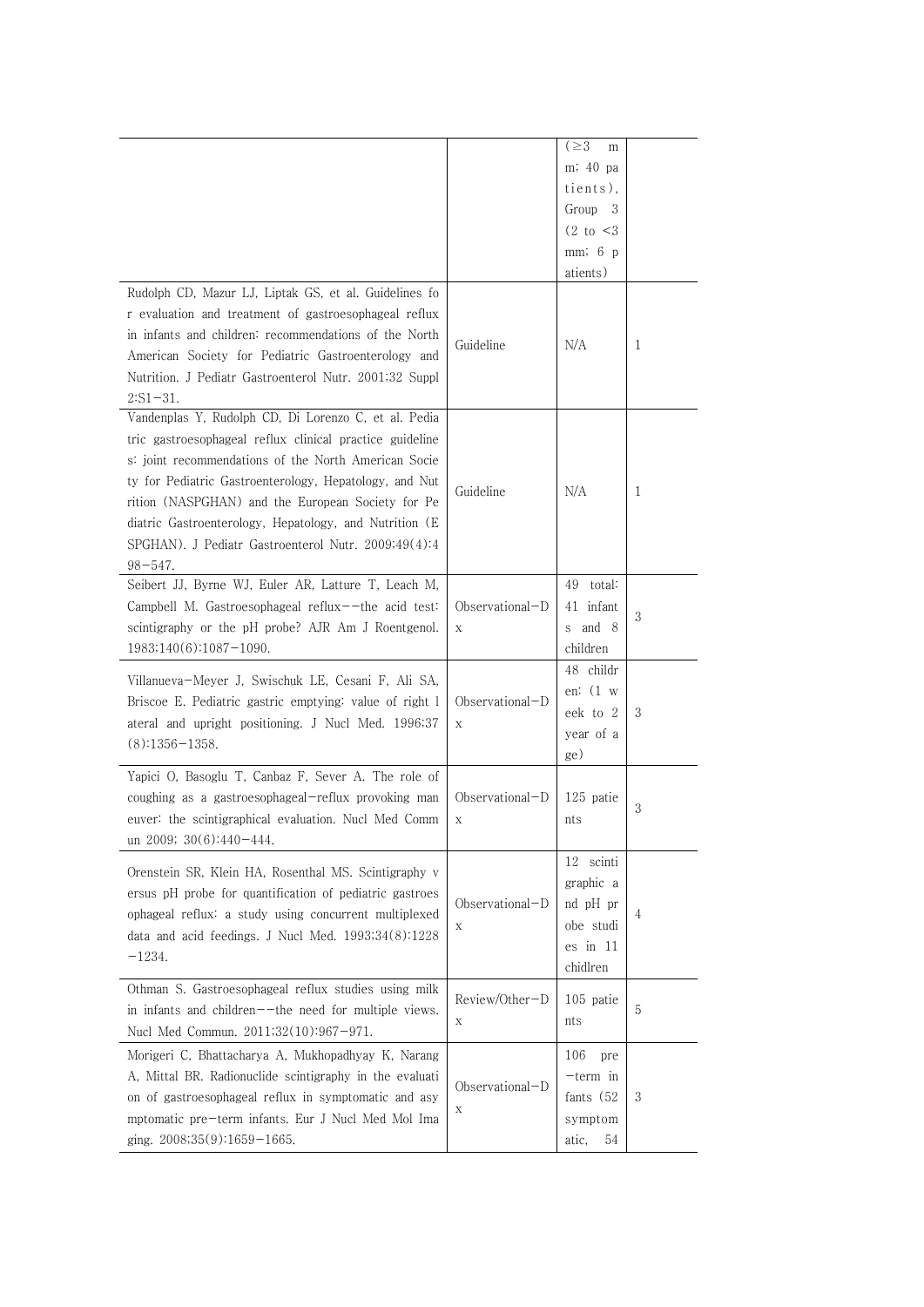|                                                                                                                                                                                                                                              |                                  | asympto                                                                                                                                                                                               |   |
|----------------------------------------------------------------------------------------------------------------------------------------------------------------------------------------------------------------------------------------------|----------------------------------|-------------------------------------------------------------------------------------------------------------------------------------------------------------------------------------------------------|---|
|                                                                                                                                                                                                                                              |                                  | matic)                                                                                                                                                                                                |   |
| Bowen A. The vomiting infant: recent advances and u<br>nsettled issues in imaging. Radiol Clin North Am 198<br>$8; 26(2):377-392.$                                                                                                           | Review/Other-D<br>X              | N/A                                                                                                                                                                                                   | 5 |
| Heyman S, Eicher PS, Alavi A. Radionuclide studies o<br>f the upper gastrointestinal tract in children with feed<br>ing disorders. J Nucl Med. 1995;36(2):351-354.                                                                           | Review/Other-D<br>X              | 1                                                                                                                                                                                                     | 4 |
| Argon M, Duygun U, Daglioz G, Omur O, Demir E, A<br>ydogdu S. Relationship between gastric emptying and<br>gastroesophageal reflux in infants and children. Clin N<br>ucl Med 2006; 31(5):262-265.                                           | $Observational-D$<br>$\mathbf X$ | 108 patie<br>nts aged<br>between<br>3 months<br>and 5 ye<br>(77<br>ars<br>boys, $31$<br>girls) Gr<br>oup A, 0<br>$-2$ years<br>(57 patie<br>nts), and<br>Group B,<br>$2-5$ yea<br>rs(51 p<br>atients) | 3 |
| Cohen HL, Zinn HL, Haller JO, Homel PJ, Stoane JM.<br>Ultrasonography of pylorospasm: findings may simulat<br>e hypertrophic pyloric stenosis. J Ultrasound Med. 19<br>$98;17(11):705-711.$                                                  | Observational-D<br>$\mathbf X$   | 71<br>total<br>patients<br>10<br>aged<br>$-126$ da<br>ys: 37 p<br>atients w<br>ith HPS,<br>34 patien<br>ts with p<br>ylorospas<br>m                                                                   | 3 |
| Haller JO, Cohen HL. Hypertrophic pyloric stenosis: d<br>iagnosis using US. Radiology. 1986;161(2):335-339.                                                                                                                                  | Review/Other-D<br>X              | N/A                                                                                                                                                                                                   | 5 |
| Hernanz-Schulman M, Sells LL, Ambrosino MM, Hell<br>er RM, Stein SM, Neblett WW, 3rd. Hypertrophic pyl<br>oric stenosis in the infant without a palpable olive: ac<br>curacy of sonographic diagnosis. Radiology. 1994;193<br>$(3):771-776.$ | Observational-D<br>Χ             | 152 cons<br>ecutive <i>i</i><br>nfants                                                                                                                                                                | 3 |
| St Peter SD, Holcomb GW, 3rd, Calkins CM, et al. O<br>pen versus laparoscopic pyloromyotomy for pyloric st<br>enosis: a prospective, randomized trial. Ann Surg. 200<br>$6;244(3):363-370.$                                                  | $Experimental-D$<br>$\mathbf X$  | 200 total<br>patients:<br>100 patie<br>nts assig<br>ned to o<br>and<br>pen                                                                                                                            | 1 |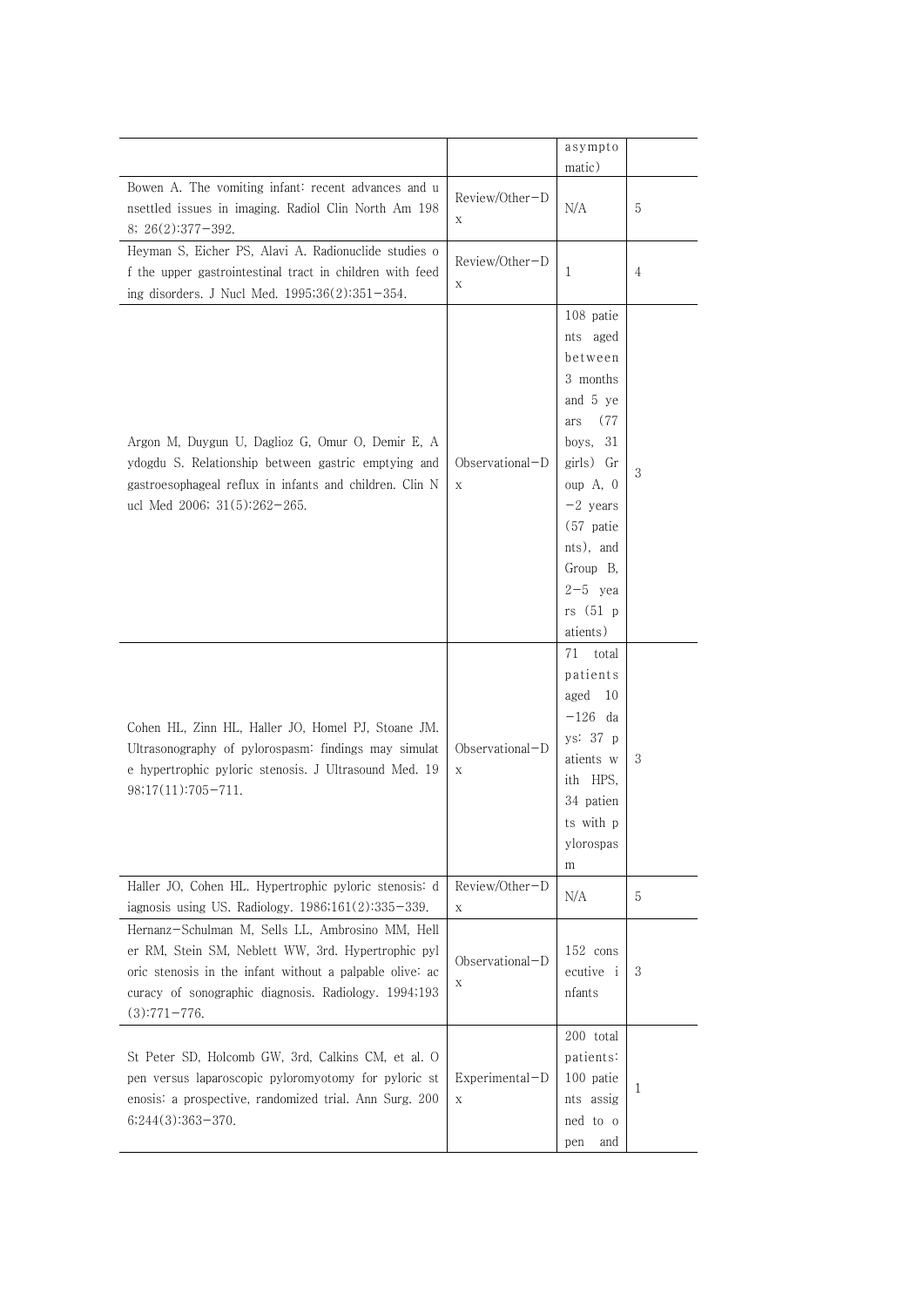|                                                         |                   | 100 patie           |                |
|---------------------------------------------------------|-------------------|---------------------|----------------|
|                                                         |                   | nts assig           |                |
|                                                         |                   | ned to la           |                |
|                                                         |                   | paroscopi           |                |
|                                                         |                   | c pyloro            |                |
|                                                         |                   | myotomy             |                |
|                                                         |                   | 47 infant           |                |
|                                                         |                   | s and chi           |                |
| Swischuk LE, Hayden CK, Jr., van Caillie BD. Mega-      | Review/Other-D    | $ldren$ $(5$        |                |
| aeroesophagus in children: a sign of gastroesophageal   | X                 | weeks to            | 5              |
| reflux. Radiology. 1981;141(1):73-76.                   |                   | 14<br>year          |                |
|                                                         |                   | s)                  |                |
|                                                         |                   |                     |                |
|                                                         |                   | 66<br>total         |                |
|                                                         |                   | infants             |                |
|                                                         |                   | (age ran            |                |
|                                                         |                   | ge, $1-12$          |                |
| Di Ciaula A, Portincasa P, Di Terlizzi L, Paternostro   |                   | mo), 35             |                |
| D, Palasciano G. Ultrasonographic study of postcibal g  |                   | infants             |                |
| astro-esophageal reflux and gastric emptying in infant  | Observational-D   | $(13 \text{ with})$ | 2              |
| s with recurrent respiratory disease. World J Gastroe   | X                 | chronic c           |                |
|                                                         |                   | ough, $22$          |                |
| nterol. $2005;11(46):7296-7301$ .                       |                   | with recu           |                |
|                                                         |                   | rrent bro           |                |
|                                                         |                   | nchitis)            |                |
|                                                         |                   | and $31$ c          |                |
|                                                         |                   | ontrols             |                |
|                                                         |                   | $326$ cons          |                |
|                                                         |                   | ecutive s           |                |
| Blumhagen JD, Maclin L, Krauter D, Rosenbaum DM,        |                   | onograms            |                |
| Weinberger E. Sonographic diagnosis of hypertrophic     | $Observational-D$ | in $319$ in         | $\mathbf{2}$   |
| pyloric stenosis. AJR Am J Roentgenol. 1988;150(6):     | X                 |                     |                |
| $1367 - 1370.$                                          |                   | fants,<br>4         |                |
|                                                         |                   | observer            |                |
|                                                         |                   | S                   |                |
| Forster N, Haddad RL, Choroomi S, Dilley AV, Pereir     |                   |                     |                |
| a J. Use of ultrasound in 187 infants with suspected i  | Observational-D   | 187 infan           | $\overline{4}$ |
| nfantile hypertrophic pyloric stenosis. Australas Radio | Χ                 | ts                  |                |
| $1.2007;51(6):560-563.$                                 |                   |                     |                |
| Cohen HL, Blumer SL, Zucconi WB. The sonographic        |                   | 91 conse            |                |
| double-track sign: not pathognomonic for hypertrophic   | Observational-D   |                     |                |
| pyloric stenosis; can be seen in pylorospasm. J Ultras  | $\mathbf X$       | cutive pa           | 3              |
| ound Med. $2004;23(5):641-646$ .                        |                   | tients              |                |
|                                                         |                   | 112 total           |                |
|                                                         |                   |                     |                |
|                                                         |                   | patients            |                |
| Foley LC, Slovis TL, Campbell JB, Strain JD, Harvey     | Review/Other-D    | between             |                |
| LA, Luckey DW. Evaluation of the vomiting infant. A     | Χ                 | ages $1$ t          | 5              |
| m J Dis Child. 1989;143(6):660-661.                     |                   | o 8 wee             |                |
|                                                         |                   | ks 37 pa            |                |
|                                                         |                   | tients HP           |                |
|                                                         |                   |                     |                |